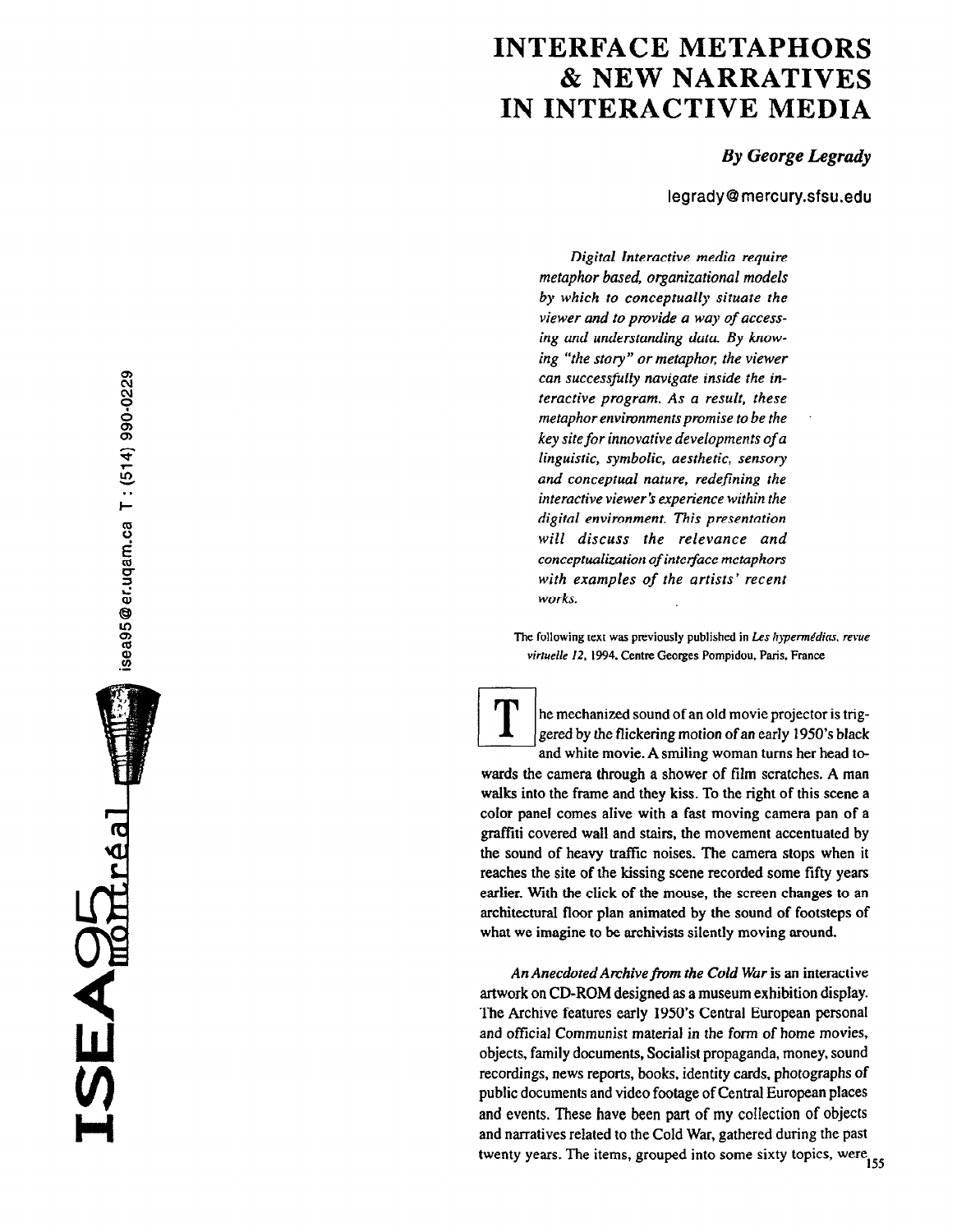organized thematically in eight rooms superimposed on the original floor plan of the former Workers' Movement (Propaganda) museum in Budapest, the original contents of which have been in permanent storage since the end of Communism in 1990.

Viewers experience this Archive both in the digital environment of the CD-ROM and in the real-world architectural space of the gallery in which the computer program is generally exhibited. The Archive's contents are listed in white letters on the darkened gallery's walls surrounding the table on which the computer is positioned. This visual cataloging serves to emphasize the installation's reference to a research archive environment. An overhead projection and loudspeakers amplify the computer's contents to engage the standing audience waiting their turn. Each viewer interacts with the computer archive by selecting stories according to their own interests and chance. As a result, they construct varying synopses of the archive's content and context determined by the sequence of their choices and the depth of their explorations.

The objects, sounds, publications and stories that make up the contents of the *Anecdoted Archive* were collected during sporadic visits to Hungary in the 1970's and 80's. They eventually evolved into a loose grouping of artifacts that came to embody a biographical narrative about an identifiable place and time. In the process of organizing the archive's contents, categories emerged which established their own sense. At this juncture, a transformation began to take place as the Archive's disparate elements of personal to official and ideologically diversified material began to coalesce through a set of internal links. The process by which diverse knowledges merge formally into an institutionalized discourse exemplifies the dynamic nature of the archive described by Michel Foucault as that "practice that causes a multiplicity of statements to emerge as so many regular events." An interactive archive consisting of digitally encoded contents became the means to fuse the items and multiple references together to inscribe them into a unified form.

The somewhat irreverent idea of superimposing my personal narrative on the floor plan of the Budapest's Worker's Movement museum provided structural cohesiveness and a rich narrative potential. The appropriated museum's floor plan was subdivided into color coded "rooms" to establish thematic ordering for the accumulated fragments, stories and objects. These "chapters" created contextual meaning for the archive's contents, defining hierarchical relations and differences. The floor plan metaphor further emphasized the discursive potential of its interface as a site where the personal narrative could enter into dialogue with the formal structure and content of the museum's authoritative history. The intent to contrast subjectivities and interpretive commentaries in relation to the distant formality of official material functioned to underscore this archive's supposition that historical inscription as an act of narration refutes the notion of a single unified history, resulting instead in fragmented narratives that contradict and disprove one another.

On first thought, a digital interactive archive might not seem that different from its analog counterpart, for instance such as a standard library where one samples books in a non-linear random fashion by selectively pulling them off-the-shelf. However, near instant access to information across geographic space, simpler modes of information storage with greater precision, simultaneous retrieval of cross-media data such as sound, image and text, and the ever increasing superior sorting and ordering capabilities of structural databases over analog sequential models are some of the obvious advantages of interactive digital media.

The transition from the real-world information environment to the digital model involves an additional necessary component, the interface metaphor which functions as an organizational model that conceptually situates the viewer into a place and provides a framework or a logical way of accessing data. Some of the current familiar examples include "mail", obviously a system of sending and receiving communication, architectural environments, and adventure "treasure hunt" narratives, each of which functions according to the logic of their referential models. By knowing "the story" or metaphor, one can successfully navigate within it to access the information. These metaphor environments promise to be the key site for innovative developments of a linguistic, symbolic, aesthetic, sensory and conceptual nature, redefining the interactive viewer's experience within the digital environment.

Interface metaphors quantitatively transform the information that pass through them. They charge the information contextually with new meaning on both the symbolic and literal plane. When the viewer first begins to interact with the Anecdoted Archive, the articulation of the interface's navigational and visual structure becomes the initial experience of the archive's content. The museum floor plan reference, the interface design, the pathways, and architectural metaphor embody, the environment through which the viewer must navigate in search of stories. One's focused attention to the interface quickly diminishes with the acquisition of maneuvering skills and becomes displaced by the search and consumption of the Archive's stories. But on further reflection, the somewhat taken-for-granted interface environment, consisting of title bars, selection buttons, color coding, defined pathways and sequentially determined events, reveals itself as the key component of the work - Its site of authorship. Without it, the Archive's stories, images, sounds and references would collapse into a meaningless mass of information; narratives without a place to belong, odds & ends without a context and framework.

The interface metaphor provides the context that weaves the stories together and gives the work its meaning. A narrative evolves in the viewers' minds, constructed through the sequential accumulation of their viewing choices and guided by expectations or a sense of truth or the real. In Vision & Painting, Norman Bryson argues that the real is that which "lies in a CO-